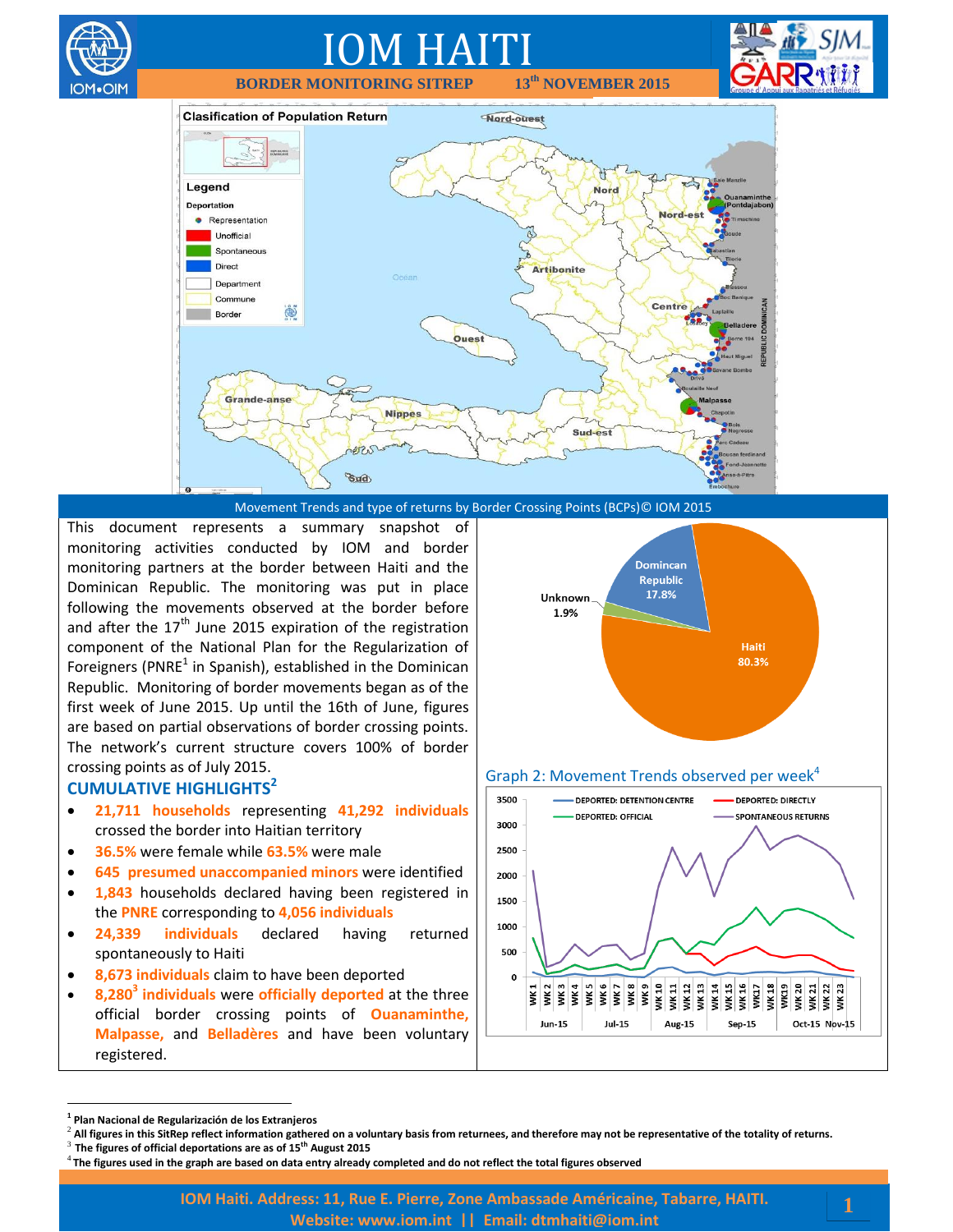

**IOM**.OIM

### IOM HAITI **BORDER MONITORING SITREP 13th NOVEMBER 2015**



#### **Sex Breakdown**

Of the 41,292 individuals monitored by the border monitoring network, **36.5%** were **female** and **63.5%** were **male**.





#### **Age Breakdown**

The majority of the returnee population reported being between the ages of **18-59 years old**, with individuals from this age group representing **65.2%** of the overall returning population. A reported **33.4%** are aged **0-17 years old** and **1.4%** falls into the elderly category.



#### **Types of vulnerabilities.**

Among the persons crossing the border, the network encountered **645 cases of presumed unaccompanied minors**. These cases were referred to the relevant government authorities (IBESR) and their partners for appropriate care and status determination.

#### Graph 5: Most common vulnerabilities identified.



#### **Documentation**

**29.9% (12,329 individuals)** of the returnees interviewed reported having Haitian Documentation, while **2.6% (1,079 individuals)** reported having Dominican documentation. A reported **67.5% (27,884 individuals)** did not possess any type of documentation.





The most common ID document presented by the returnee continues to be the **Haitian Birth Certificate**, corresponding to **68.5%** of the individuals with documentation. The second most common document is **the Haitian ID** (**CIN or NIF**) which represents **22.2%**.





#### **Occupation**

The most common occupation within the DR held by returnees is **agriculture** (**10,003 households**), followed by **construction** (**5,253 households**) and commerce (**2,462 households**). Other declared occupations fall within transportation, hotel, maintenance, security, students, among others.

#### Graph 8: Types of occupation



**IOM Haiti. Address: 11, Rue E. Pierre, Zone Ambassade Américaine, Tabarre, HAITI. Website: [www.iom.int](http://www.iom.int/) || Email: [dtmhaiti@iom.int](mailto:dtmhaiti@iom.int?subject=Border%20Monitoring%20info%20request)**

#### **2**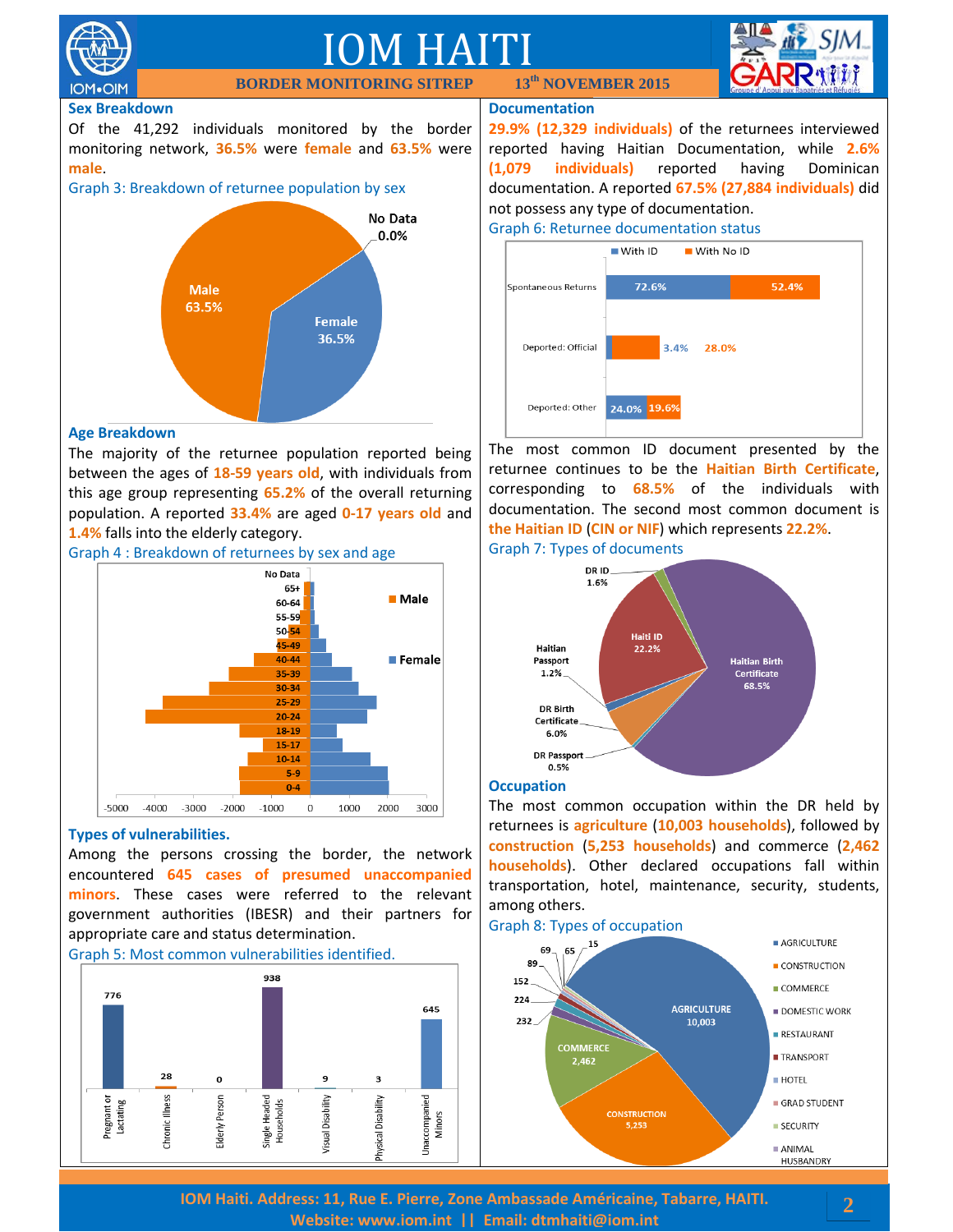

### IOM HAITI

**BORDER MONITORING SITREP 13th NOVEMBER 2015**

#### **Entry on Haitian Territory**

Of all 41,292 individuals interviewed, **24,339 individuals** declared having returned spontaneously to Haiti. While **8,673 individuals claimed** to have been **deported** into Haitian territory by various DR authorities (Immigration, CESFRONT, Military etc.), **8,280 individuals** have been **officially deported** by the DR Immigration (DGM).





#### **Destination and Intentions**

When questioned regarding their intended destination, the following three communes have been most commonly indicated by returnees:

- **Cornillons/Grand Bois** as indicated by **2,097 households**
- **Anse-à-Pitres** as indicated by **1,762 households**
- **Fonds-Verettes** as indicated by **1,161 households**

#### Graph 10: Intended Destination



Irrespective of the type of returns, the trends observed during previous SitReps remain the same. The returnees have, most commonly, provided the following answers

- Intention to stay with relatives.
- Intention to rent a house
- Having nowhere to go
- Intention to stay with Friends
- Intention to go to In a settlement/camp

#### **Individuals born in the Dominican Republic**

Of all returnees, 3,384 households (corresponding to 13,616 individuals) have at least one member who was born in the Dominican Republic. More specifically, this corresponds to a total of **7,360 individuals** born in the DR, **4,379** of which were born before January  $26<sup>th</sup>$  2010 and subsequently referred to UNHCR as a potential caseload/persons of interest who may fall under UNHCR mandate.

Graph 11: Age and sex breakdown of individuals born in the DR



#### **Family remaining in the Dominican Republic**

When asked about remaining family members in the DR, **26,021 individuals** (5,713 claimed deportees, 15,175 spontaneous returnees and 5,133 officially deported individuals) have indicated still having family members remaining in the DR.

Further questioning regarding the status of these remaining families has revealed that **77.0%** are **Haitians without visa**, **11.9%** are **Haitians with visa** and **6.1%** are **Dominican citizens** or have a **Resident status**.

Graph 12: Status of returnee's family members remaining in the DR



#### **Registration in the PNRE**

Of the 27,711 households interviewed by the network, **1,843 households** (representing **– 8.5%** of the returnee population) declared having been registered in the **Dominican PNRE**. Of these 1,843 households, **84.6% returned spontaneously to Haiti, 11.7% claimed** to have been **deported** and **3.7%** have been **officially deported** into Haitian territory.

#### Graph13: Registration in the PNRE by return status



**3**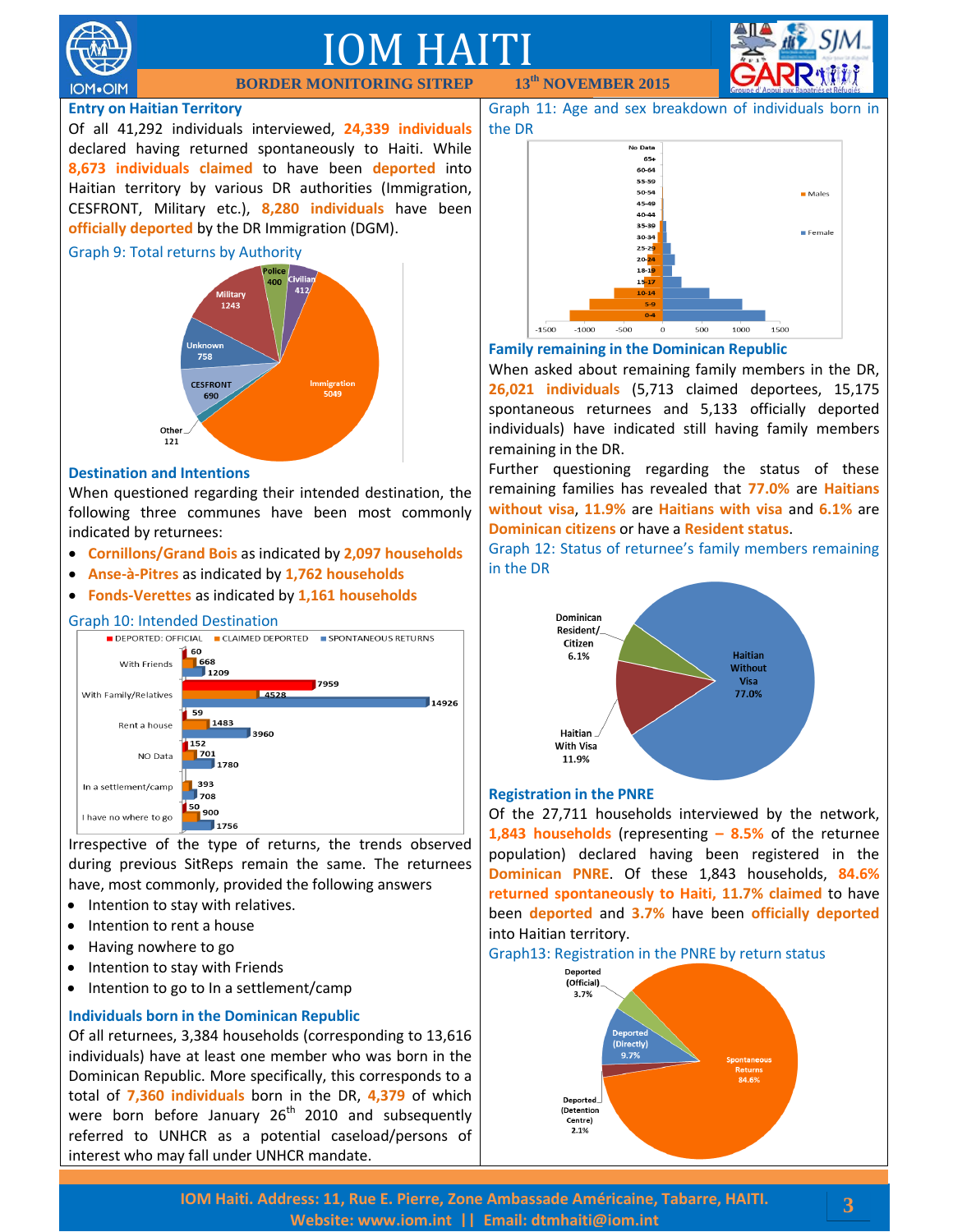

# IOM HAITI



#### **OFFICIAL DEPORTATIONS: PROFILING**

**BORDER MONITORING SITREP** 

A total of **8,280 persons** have been officially deported at the official border crossing points of **Ouanaminthe**, **Malpasse** and **Belladères** and have been voluntary registered. Most of these deportations were conducted by **DR immigration authorities (DGM)**. The majority of returnees are individuals and not households/families. Indeed, a total of **8,185 households** corresponding to **8,280 individuals** have been officially deported.

#### Table 1: Official Deportations per official BCPs

| <b>Official BCPs</b> | <b>Households</b><br><b>Deported</b> | <b>Individuals</b><br><b>Deported</b> |
|----------------------|--------------------------------------|---------------------------------------|
| <b>Belladères</b>    | 1,682                                | 1,688                                 |
| <b>Malpasse</b>      | 2,705                                | 2.728                                 |
| <b>Ouanaminthe</b>   | 3.798                                | 3,864                                 |

#### Breakdown by gender and Age

Of all the 8,280 individuals officially deported, **95.3%** were **male** and **4.7%** were female.

The majority of the officially deported individuals have reported being between the ages of **18-59 years**, individuals from this age group representing **94.2%** of the deported population. A reported **5.5%** are aged between **0-19 years** old and a mere **0.3%** falls into the elderly category.

The **average age** of officially deported individuals is **26.45 years old**.

Graph 15: Age breakdown by sex and age of officially deported individuals



Among the people officially deported, **348** were **presumed unaccompanied minors** (UAM). These presumed UAMs were referred to the relevant government authority (IBESR) and their partners for appropriated care and status determination.

Graph 16: Most common vulnerabilities assessed among official deported individuals.



#### Deportation Procedures

Of all official deportations, **8,133** have reportedly been carried out by the **General Directory of Migration** (DGM in Spanish), **111** by the **CESFRONT** and **36** by the military. Graph 17: Authority carrying out official deportations



When questioned about the location from which they were deported, the respondents have indicated the following:

- **6,797 individuals** apprehended in **the street**
- **453** were apprehended in their **place of employment**
- **404** have been apprehended in their **residence**.

Graph 18: Location where officially deported individuals were apprehended



#### **Family remaining in the Dominican Republic**

A reported **5,030** of officially deported individuals have indicated still having **family members remaining in the DR**. They have indicated the following:

- **3,855** have **close relatives** remaining
- **537** have **children** (**daughter/son**) remaining in DR

 **472** have their spouse (**husband/wife**) still in DR Graph 19: Returnees family status in the DR



**IOM Haiti. Address: 11, Rue E. Pierre, Zone Ambassade Américaine, Tabarre, HAITI. Website: [www.iom.int](http://www.iom.int/) || Email: [dtmhaiti@iom.int](mailto:dtmhaiti@iom.int?subject=Border%20Monitoring%20info%20request)**